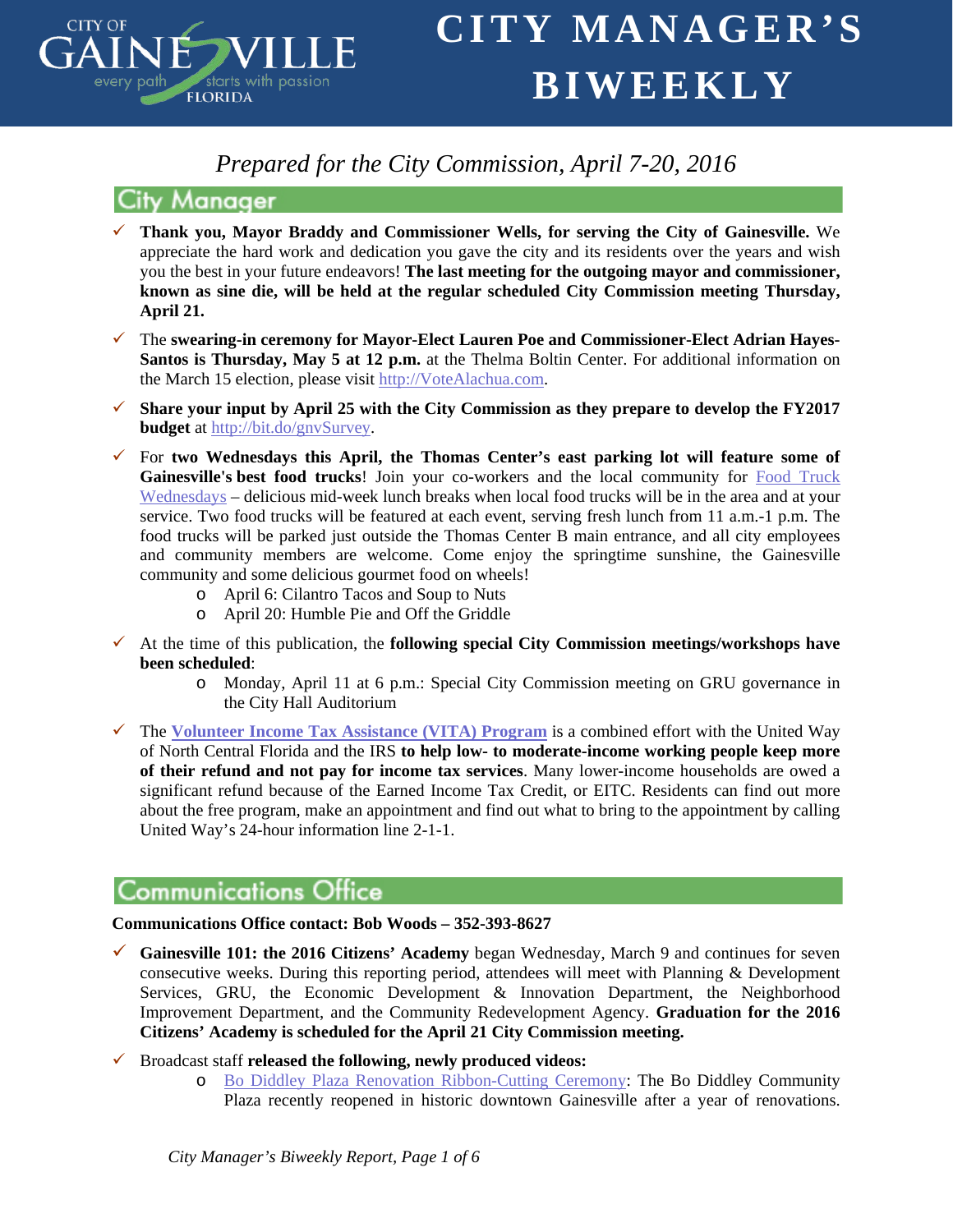Improvements include a new cafe space, gently-trickling water wall with 250 programmable lights, informational kiosk, and a green room for enhanced performances.

## **Gainesville Fire Rescue**

#### **GFR Administration and Operations contact: Chief Jeff Lane – 352-334-5078**

 The City of Gainesville offers **programs to adjust the assessments for fire services**. The **Application for Mobile Home or Recreational Vehicle Park Vacancy Adjustment** is available to each owner of mobile home or recreational vehicle parks. Park owners have the opportunity to demonstrate the vacancy rate in space occupancy within their property and receive a vacancy adjustment to the fire assessment. Additionally, applications for the **2016 Fire Flow Mitigation (sprinklers) Credit Program** are available. Gainesville offers a Fire Flow Mitigation Credit to eligible city property owners whose buildings are subject to the city fire services special assessment. **Applications must be returned to the Gainesville Fire Rescue Department no later than May 1, 2016.** Eligibility requirements and applications for these two programs are available on the Gainesville Fire Rescue website at [www.gfr.org.](http://lists.gvlfl.org/t/239867/20844/2003/3/)

#### **GFR Risk Reduction Bureau contact: Interim Asst. Chief Steve Hesson – 352-393-8377**

- **Project Get Alarmed helps those who cannot afford smoke detectors.** Applications are **[available](http://www.cityofgainesville.org/Portals/0/GFR/Project%20Get%20Alarmed.pdf)  [online](http://www.cityofgainesville.org/Portals/0/GFR/Project%20Get%20Alarmed.pdf)** or by calling Risk Reduction Specialist Krista Ott at 393-8461.
- **Requests for car seat safety checks and installation** should be directed to GFR's Risk Reduction Specialist Krista Ott at 393-8461.
- $\checkmark$  GFR continues to host **crowd manager training** to enhance community safety. The cost is \$30 per person. The **next class is Wednesday, April 6 from 2-5 p.m.** at the GRU Multipurpose Room 301 SE Fourth Ave. For information on **Safe Assembly Training classes**, please call 334-5065.
- Save the date! GPR is participating in the next **Fun 4 Gator Kids Touch-a-Truck Saturday, May 21 starting at 9 a.m.** at the Northeast Complex by Citizens' Field. Admission is free. More information can be found at [www.gatortouchatruck.com.](http://www.gatortouchatruck.com/)
- GFR is **accepting applications for the Junior Fire Academy and the ABCs of Safety Summer Camp**. Please visit the [events tab on our website](http://www.cityofgainesville.org/GainesvilleFireRescue(GFR).aspx#169243-events) for more information.

#### **GFR Support Services Bureau contact: District Chief Shawn Hillhouse – 352-393-8459**

 Gainesville Fire Rescue continues to provide **CPR and related course offerings to the community through its Operation C.A.R.E** or Citizens Aiding in Response to Emergencies. The program is being provided on a fee basis by the City Of Gainesville to increase the number of persons who can perform CPR, first aid and other skills during an emergency until help can arrive. For more information, please visit [gfr.org/community training.](http://www.cityofgainesville.org/GainesvilleFireRescue(GFR)/SupportServices/CommunityClasses.aspx)

## Parks, Recreation and Cultural Affairs

#### **Recreation Education contact: Ben Dillard – 352-393-8192**

 **Summer vacation camp registration is now open. PRCA is happy to offer several summer camp options for elementary and middle school students.** For children in  $1<sup>st</sup> - 5<sup>th</sup>$  grade, three exciting sessions are available. Each session is action-packed, filled with exciting experiences and focuses on The Six Pillars of Character® program: trustworthiness, respect, responsibility, fairness, caring and citizenship. Free swimming lessons are included in all sessions. Students in  $6<sup>th</sup> - 8<sup>th</sup>$  grade, three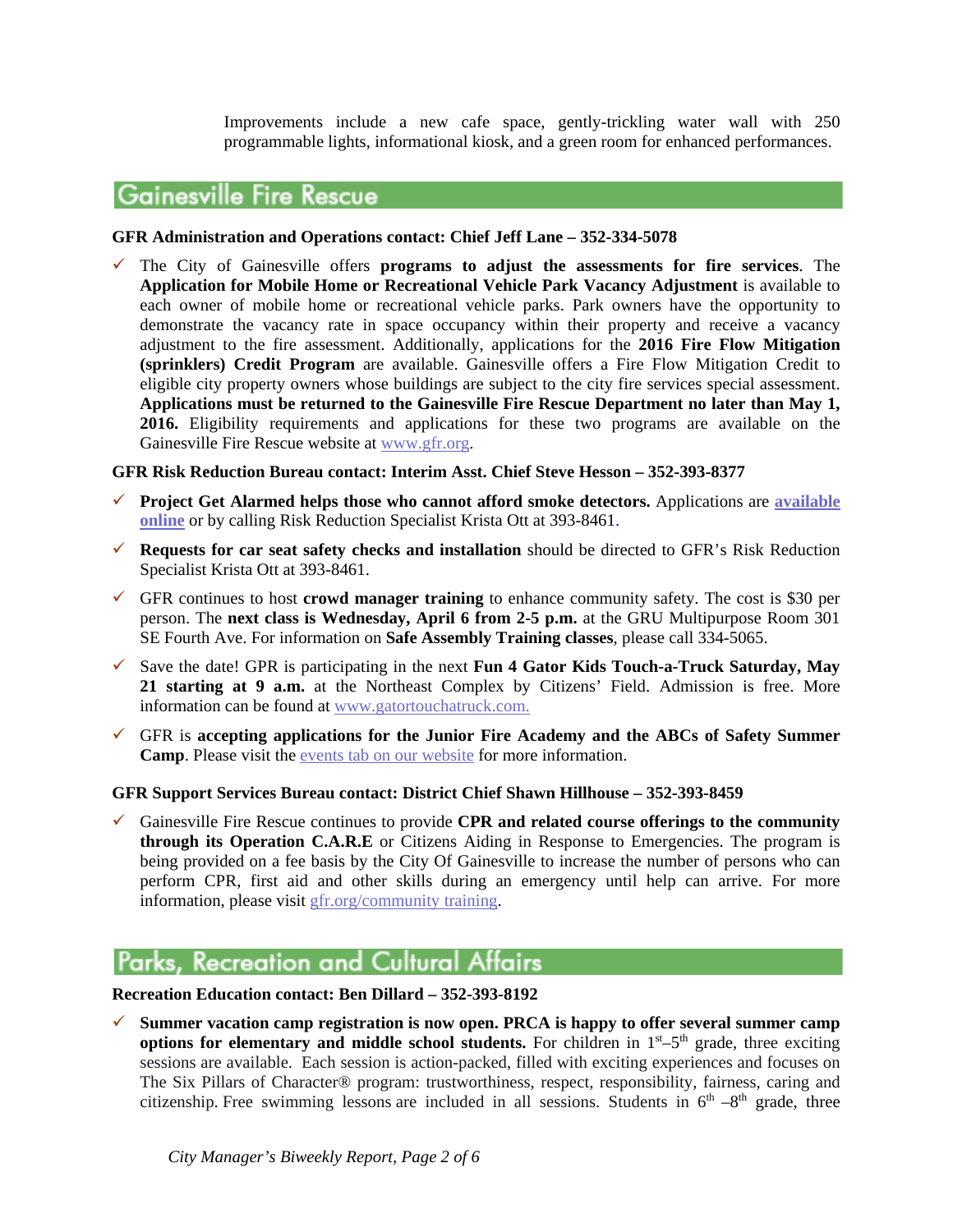middle school camp sessions will focus on arts, music, video, photography, computers, personal finance, life skills and mentoring. For information on fees, times and scholarships, please visit PRCA's [camps webpage.](http://www.cityofgainesville.org/ParksRecreationCulturalAffairs/YouthProgramsCamps/Camps.aspx)

### **Athletics and Aquatics contact: Jeff Moffitt – 352-393-8732**

- **Repairs of the Northeast Pool are complete and the pool re-opened April 1.** The new vinyl liner was installed in cooperation with city staff and Natare Corporation. Complete spring pool hours are posted on the [pools webpage.](http://www.cityofgainesville.org/ParksRecreationCulturalAffairs/Sports,AquaticsFitness/Aquatics/Pools.aspx#NorthseastPool) For additional information, or for any questions or comments, please contact Recreation Supervisor Jeff Moffitt at 352-393-8732, or email [moffittjc@cityofgainesville.org.](mailto:moffittjc@cityofgainesville.org)
- **Baseball for All is a free, adaptive program** is offered through a partnership with the non-profit corporation Noah's Endeavor, Inc., for children with special physical and developmental needs. The program teaches children to be comfortable on the field, while they have fun and learn important safety skills. For additional information, please contact Noah's Endeavor at 352-275-9639 or [info@noahsendeavor.org](mailto:info@noahsendeavor.org) or visit their website at [www.noahsendeavor.org.](http://noahsendeavor.org/) Baseball for All is offered at Westside Park, Ball Field #3 (1001 NW  $34<sup>th</sup>$  St.) the following Sundays from 2–4 p.m.: 10 and April 17.
- **The 2016 biathlon race series starts April 23.** It's time to be challenged! Come participate in six races alternating between H. Spurgeon Cherry [\(Westside\)](http://www.cityofgainesville.org/ParksRecreationCulturalAffairs/Sports,AquaticsFitness/Aquatics/Pools.aspx#WestsidePool) Pool and Dwight H. Hunter [\(Northeast\)](http://www.cityofgainesville.org/ParksRecreationCulturalAffairs/Sports,AquaticsFitness/Aquatics/Pools.aspx#NortheastPool) [Pool](http://www.cityofgainesville.org/ParksRecreationCulturalAffairs/Sports,AquaticsFitness/Aquatics/Pools.aspx#NortheastPool). Each race consists of a 5K run and an 800-meter swim. Don't wait–sprint to enter! Save **money on the registration fees** by signing up at **least two days** before the race. To find out more, please visit PRCA's [biathlon webpage.](http://www.cityofgainesville.org/ParksRecreationCulturalAffairs/Sports,AquaticsFitness/Aquatics/SpecialEvents.aspx)
- The purpose of the **Junior Lifeguard Summer Camp** is to increase self-confidence and promote safe behavior in the aquatic environment. Throughout the course, campers will learn a wide range of skills including first-aid, CPR and rescue techniques. The program, which is developed by the American Red Cross, will encourage campers to take on leadership roles, as well as challenge them mentally and physically. Besides learning the primary responsibilities of a lifeguard, this course is action packed with fun activities, games and free swimming! The cost is \$82.75 for city residents and \$124.25 for non-city residents. [Registration](http://www.cityofgainesville.org/ParksRecreationCulturalAffairs/Sports,AquaticsFitness/Aquatics/Camps.aspx) is open now!
- **American Red Cross lifeguarding and safety classes start April 15.** Do you want to qualify for a great summer job? Get certified as a professional American Red Cross lifeguard! For those 15 years and older, the course is \$175 and includes books and materials. Lifeguarding re-certification and adult/pediatrics first aid/CPR/AED classes are offered as well. Please visit PRCA's [lifeguarding and](http://www.cityofgainesville.org/ParksRecreationCulturalAffairs/Sports,AquaticsFitness/Aquatics/LifeguardingSafetyClasses.aspx)  [safety classes webpage](http://www.cityofgainesville.org/ParksRecreationCulturalAffairs/Sports,AquaticsFitness/Aquatics/LifeguardingSafetyClasses.aspx) for more information.

### **Environmental Education contact: Sally Wazny – 352-334-3326**

- $\checkmark$  The **Spring Native Plant sale is April 22 and 23**. Take advantage of the largest offering of native plants in north Florida during the 2016 Spring Native Plant sale Saturday, April 23 at Morningside Nature Center. Paint your yard with low maintenance, native plants! An exclusive member's sale is Friday, April 22 from 4:30-6:30 pm, and is open to members of the [Friends of Nature Parks](http://www.friendsofnatureparks.org/)  [\(FNP\)](http://www.friendsofnatureparks.org/) and the [Florida Native Plant Society \(FNPS\)](http://www.fnps.org/) only. Memberships are available at the gate. Cash, checks and debit/credit cards are accepted. The sale is hosted cooperatively by the City of Gainesville's Parks, Recreation and Cultural Affairs Department, the [Friends of Nature Parks](http://www.friendsofnatureparks.org/)  [\(FNP\)](http://www.friendsofnatureparks.org/) and Paynes Prairie chapter of the [Florida Native Plant Society \(FNPS\).](http://www.fnps.org/)
- **Earth [Academy](http://www.cityofgainesville.org/ParksRecreationCulturalAffairs/NaturalResourcesandPrograms/EarthAcademyDayCamp.aspx) Day Camp registration opens April 18. Earth Academy Day Camp awakens your** child's innate curiosity, while encouraging an environmental ethic and service appreciation. This nature-based day camp is held at Morningside Nature Center's 416-acre nature sanctuary, and uses hands-on fun to focus attention on natural and cultural history. Instructors are career educators and science professionals experienced in working with children. In addition to a variety of theme-based,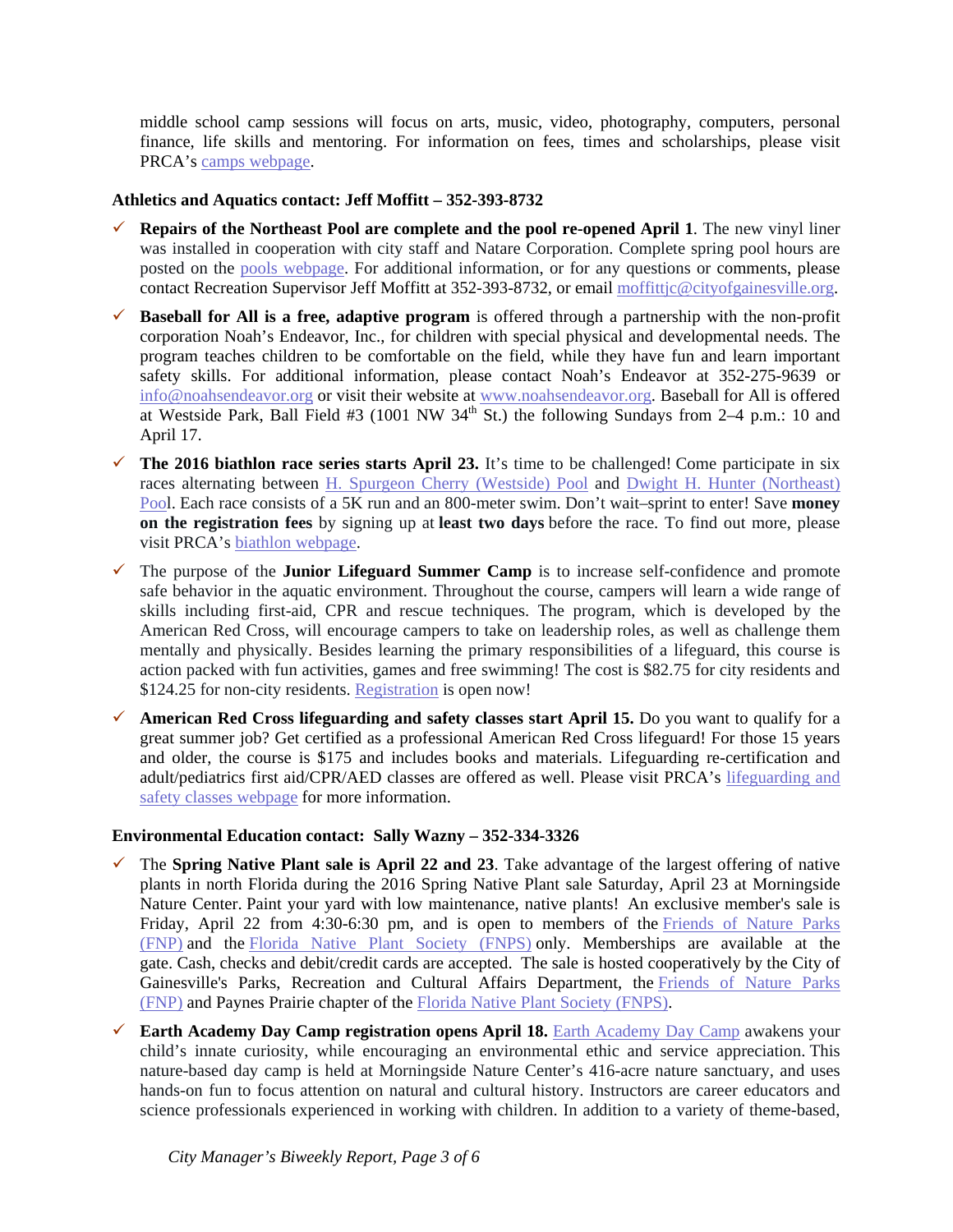multidisciplinary projects, campers have fun with character development activities demonstrating trustworthiness, respect, responsibility, fairness, caring, and citizenship. Camp tends to fill quickly and space is limited so be sure to register early! Sign up for our **[mailing](mailto:EarthAcademy@cityofgainesville.org?subject=Earth%20Academy%20Day%20Camp%20Inquiry) list** to receive updates and reminders!

- **Environmental education programs resume at Morningside Nature Center!** The free, educational and fun-filled programs at Morningside Nature Center start in September and continue through May!
	- o C'mon home to the Living History Farm and experience a time when the rooster's crow and the rising sun, not an alarm clock, welcomed a new day! During **Living History Days**, interpreters portray day-to-day life on an 1870 Florida farm. Living History Days take place the first Saturday of the month from 9 a.m.-4:30 p.m. The farm is open to the public from 9 a.m.-4:30 p.m., Tuesday through Saturday all year long. The remaining Living History Days date is May 7. Step back in time, enjoy nature, and experience Florida as it was!
	- o Morningside Nature Center has a farm, ee—i—ee—i—oh! On this farm, youngsters (with an adult) can meet and greet farm animals by helping staff with afternoon feeding on the Living History Farm. This program is free, but the animals love donations of carrots, squash, apples, sweet potatoes, and melons (please give these items to a staff member and not directly to the animals). With a sheep here—and a cow there—learning about heritage breeds is fun! The **Barnyard Buddies Program** takes place Wednesdays at 3 p.m. at the Living History Farm.
	- o At the **Frogs and Friends Friday** program, children (with an adult) can join a Morningside Nature Center animal caretaker for an exciting and educational program featuring live amphibians and reptiles. Join the fun, get the facts! This free program begins at 2 p.m. in the Education Building. The remaining Frogs and Friends Friday date is May 6.

Morningside Nature Center is located at 3540 E. University Ave., approximately three miles east of downtown Gainesville. For more information, please call 352-334-3326.

### **Cultural Affairs contact: Russell Etling – 352-393-8532**

- **Join us for Jest Fest!, Sunday, April 10 from 11 a.m.-6 p.m.,** another free, fun-filled day of hilarity and derring-do at the Historic Thomas Center. The Flying Wallendas perform daredevil stunts on the high wire, with newcomers the Flying Carrs flying through the air "with the greatest of ease" on the trapeze. Five stages of continuous entertainment feature Broadway and film star Avner the Eccentric, circus star Johnny Peers' Muttville Comix, silent clown Arsene from Paris, illusionist Howard Blackwell, Rick Hubbard's Kazoobie Kazoo Show, The Halls of Mimicry Puppetry & Music and more! Stay up-to-date on the [Jest Fest! Facebook page.](https://www.facebook.com/jestfestgainesville/)
- PRCA, in cooperation with Shakerag Culture Center, Inc., is pleased to announce upcoming **Jewel Box Concerts at the Historic Thomas Center**.

**- Roosevelt Collier Trio: Friday April 15 at 7:30 p.m. (doors open at 6:30 p.m.)**. Tickets are \$20 at the door (cash or check only, please) or can be purchased online, in advance, with a credit card for only \$18 at [http://www.brownpapertickets.com/event/2503448.](http://www.brownpapertickets.com/event/2503448) Children under 12 years old are free. Soft-spoken by nature, Roosevelt Collier does his hollering on the steel guitar. Raised in the "sacred steel" tradition of his south Florida gospel church, Collier built his reputation alongside his uncles and cousins in The Lee Boys, known for their spirited, soul-shaking live performances. Seated front and center, "The Dr." leaves an indelible mark on listeners, flooring audiences with his lightning-fast slide work. He is a regular special guest at festivals and on tour with other artists, invited to perform across genres with bands from Widespread Panic to Karl Denson's Tiny Universe to Yonder Mountain String Band. No matter the context, when Roosevelt Collier takes the stage, the ear-to-ear grins can't help but be contagious.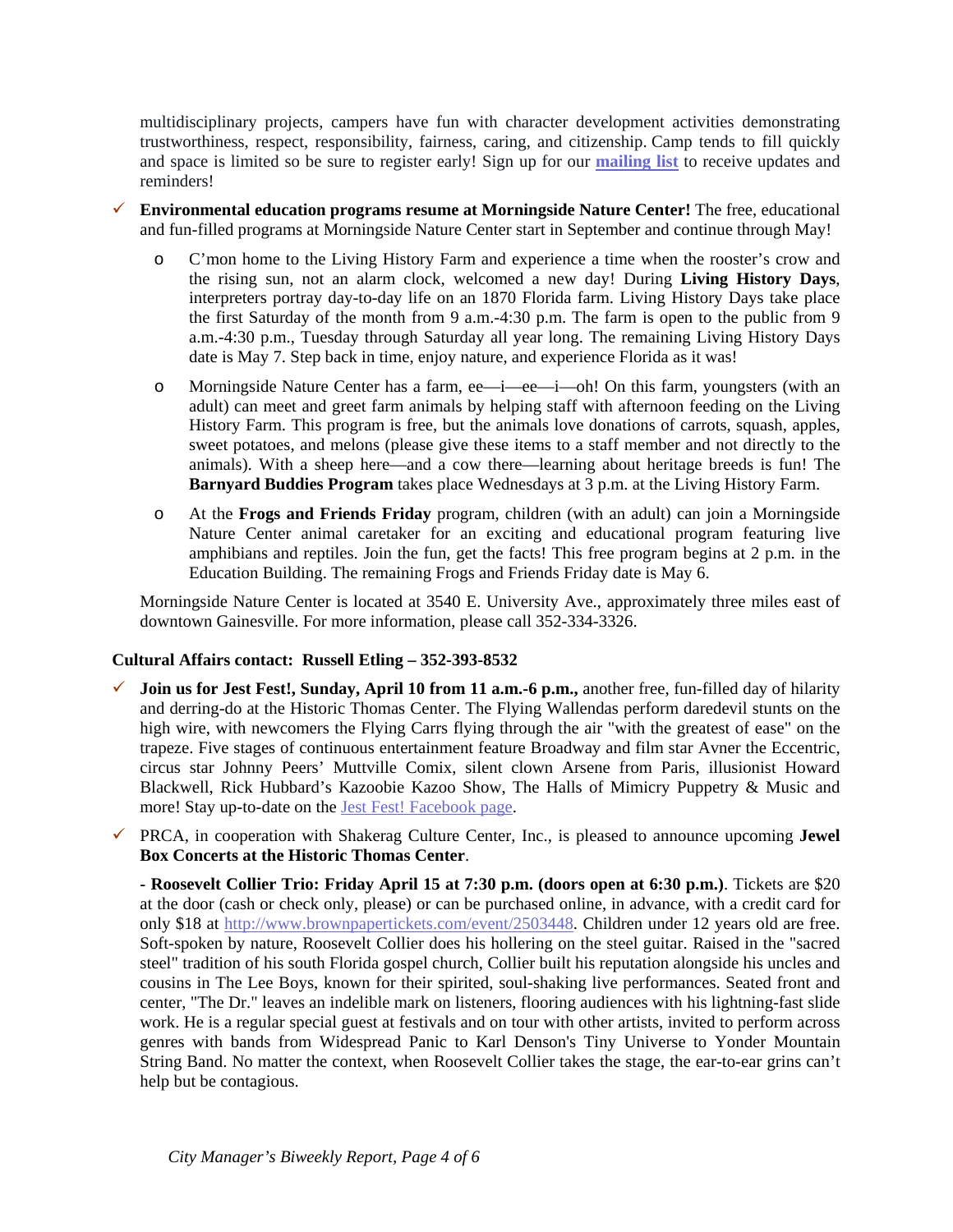The Historic Thomas Center is located at 302 NE Sixth Ave. in Gainesville. For additional information, please contact Russell Etling, cultural affairs manager, at 352-393-8532, or contact Joseph Saccocci, Shakerag Culture Center, Inc. vice president, at *jsaccocci@cox.net* or 352-373-5514.

- The **annual meeting of the Evergreen Cemetery Association of Gainesville, Inc. is Sunday, April 17 at 1 p.m.** The meeting will feature several presentations about the association's significant improvements and initiatives as Evergreen Cemetery celebrates its 160th year. Come learn more about becoming a part of this organization to support Evergreen Cemetery, for the historical and cultural enrichment of the entire community. Evergreen Cemetery is located at 401 SE 21st Ave. For more information, please visit [www.ThisWondrousPlace.org.](http://www.thiswondrousplace.org/)
- The **"Free Fridays" Concert Series kicks off Friday, May 6.** Downtown Gainesville comes alive every Friday night (from May 6 to Oct. 21) from 8–10 p.m. as local and regional bands are showcased under the stars. Each year, thousands come out to enjoy the free, live concerts and shows in a familyfriendly environment. This year, "Free Fridays" is returning to its home at the newly renovated Bo Diddley Plaza, which is located at 111 E. University Ave. For more information, please call 352-393- 8746, or view the [2016 schedule online.](http://www.gvlculturalaffairs.org/website/programs_events/plaza_series/plaza.html)
- $\checkmark$  Artist applications are now available for the 35th Annual Downtown Festival & Art Show. With its blend of art, food and music, the Downtown Festival & Art Show has consistently been recognized as one of the top 200 shows in the nation since 1996. The Downtown Festival & Art Show is currently ranked No. 14 on Sunshine Artist magazine's "200 Best" list of top fine arts festivals in the nation. On Saturday, Nov. 5 and Sunday Nov. 6, 2016, more than 240 artists will display original oils and acrylics, vibrant watercolors, captivating sculptures, dazzling jewelry, decorative ceramics and vivid photography in historic downtown Gainesville. They will compete for \$22,000 in cash prizes and purchase awards. The festival attracts more than 100,000 visitors, who travel the historic streets of Gainesville to purchase one-of-a-kind art work. Visitors can savor local and international cuisine, enjoy live music from four stages, and explore the Community Information Area, featuring 50 nonprofit organizations showcasing their services. Children can enjoy free, hands-on art activities at the Children's Imagination Station. Artist applications for the Downtown Festival & Art Show are available upon request at 352-393-8536 or online at [www.gainesvilledowntownartfest.org.](http://www.gainesvilledowntownartfest.org/) The **application deadline is Thursday, May 5, 2016**.
- **[Thomas Center Galleries](http://www.gvlculturalaffairs.org/website/programs_events/Galleries/galleries.html)**: *A STROKE OF BRILLIANCE* is in the Thomas Center's Main Gallery Thursday, March 24-Saturday, May 14. A curatorial treasure hunt yields exquisite gems of painting, poetry and literature from the work and collections of artists and authors. **The** *ALACHUA COUNTY PUBLIC SCHOOLS Visual Arts Program Showcase (Elementary)* is in the Thomas Center's Mezzanine Gallery Saturday, April 9 – Saturday, May 7.

### **Nature Operations contact: Linda Demetropoulos – 352-393-8445**

- **Sweetwater Wetlands Nature Park Tours: Introduction to Sweetwater Wetlands are available Saturdays at 9 a.m. and the second Sunday of each month at 5 p.m.** Tours start from the Welcome Classroom Pavilion, and are free with park admission. Participants should wear comfortable shoes and bring water. Please call 352-393-8437 with any questions.
	- **Take the challenge to protect Gainesville's natural areas!** The Gainesville Greenway Challenge is a year-round effort whose aim is to restore natural habitat in Gainesville by removing invasive nonnative plant species that threaten an ecosystem's health. Join the challenge and help us to eradicate the region's most aggressive invasive plants in Gainesville's nature parks! Groups or individuals can sign up for the Gainesville Greenway Challenge by registering on its [website.](http://www.cityofgainesville.org/ParksRecreationCulturalAffairs/NaturalResourcesandPrograms/GainesvilleGreenwayChallenge.aspx) For more information, contact [gnvgreenwaychallenge@gmail.com](mailto:gnvgreenwaychallenge@gmail.com) or call 352-393-8428.